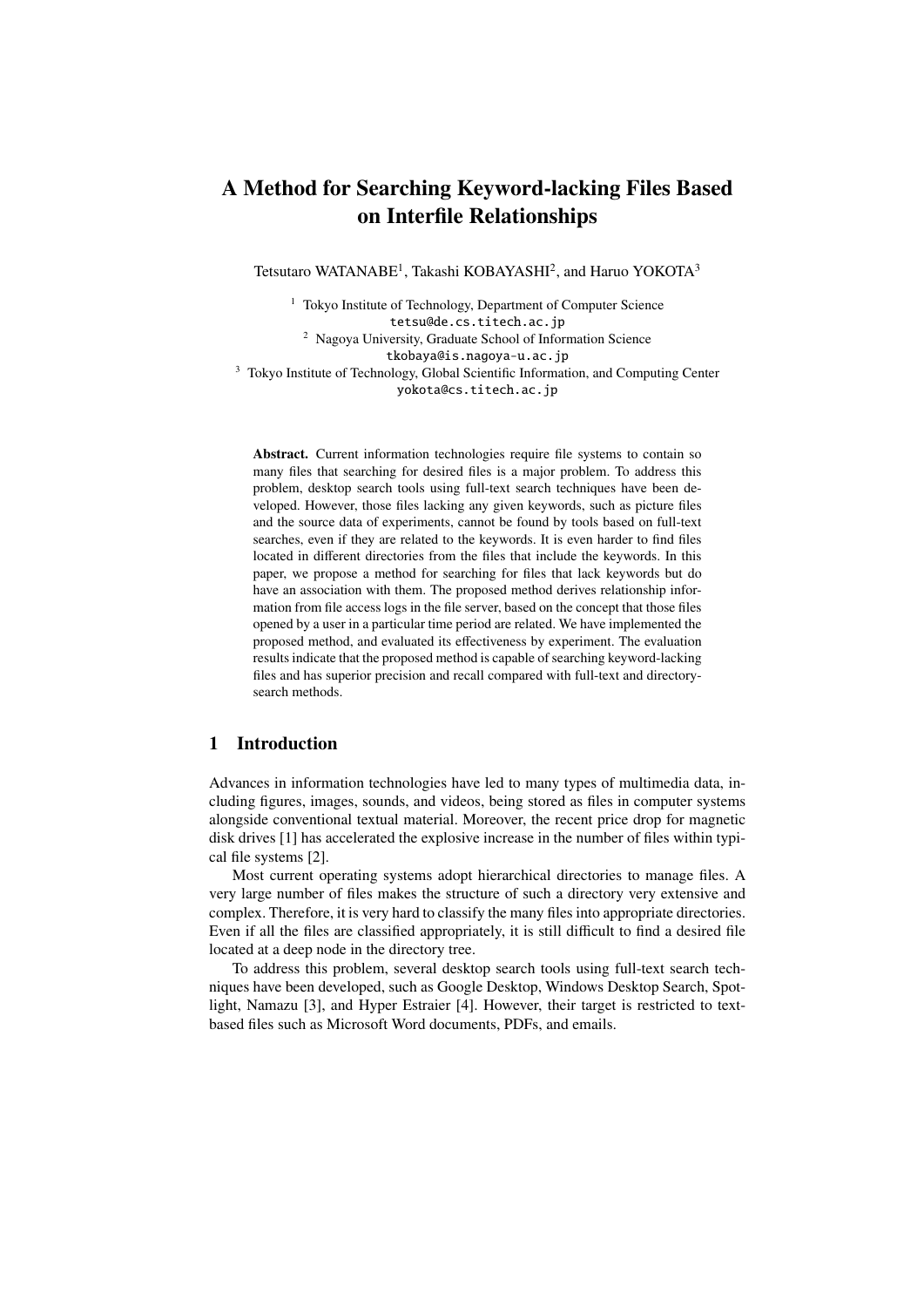Other types of files, such as picture files, image files, and source data files for experiments and field work, cannot be found by these full-text search tools because they lack search keywords. Even for text-based files, they cannot be found if they do not include directly related keywords. It becomes even harder if these files are located in different directories from the files that contain the keywords.

To address the demand for searching for these keyword-lacking files, there has been much research aiming to append metadata to files [5]. However, it is practically impossible to assign "perfect" metadata to a large number of files. On the other hand, Google Image Search [7] is capable of searching image files in web sites associated with the keywords by using the reference information in HTML files within the site. However, this method does not directly apply to files in the file system because they rarely contain information relevant to the sources of the included objects.

In this paper, to provide the function of searching for keyword-lacking files that match with given keywords, we focus on the relationship between files that have been frequently accessed at about the same time. For example, when a user of a computer system edits the file for a research paper containing conceptual figures and graphs of experiments, the user frequently opens files for the figures and data sources of the experiments at the same time. Of course, other files that do not directly relate to the paper, such as reports for lectures and emails to friends, are also opened simultaneously. However, the frequency of opening related files at the same time should be higher than the frequency for nonrelated files.

To achieve this function, we propose a method for mining the file access logs in a file server to find interfile relationships. We have implemented the proposed method using access logs for Samba, using the name FRIDAL (File Retrieval by Interfile relationships Derived from Access Logs). To evaluate the method, we compared the search results for FRIDAL with a full-text search method, directory search methods, and a related method used in Connections [6]. The evaluation results, using actual file access logs for testers indicated that the proposed method is capable of searching the keyword-lacking files that cannot be found by other methods, and that it has superior precision and recall compared with the other approaches.

The remainder of this paper is organized as follows. First, we review related work in Section 2. Then we propose a method for mining the file access logs in Section 3, and describe the implementation of FRIDAL in Section 4. In Section 5, we compare the search results for FRIDAL with the other methods to evaluate FRIDAL. We conclude the paper and discuss future work in Section 6.

# 2 Related Work

The Semantic File System [9] enables a file to have a number of attributes, instead of placing it in a directory, to help share its information. The method proposed in the article [10] uses the Resource Description Framework to describe the attributes of files, and applies semantic web technology to manage files by maintaining their consistency. Our method and these other approaches have the same goal: solving the problem of the hierarchical directory. However, our approach uses file access logs instead of semantics.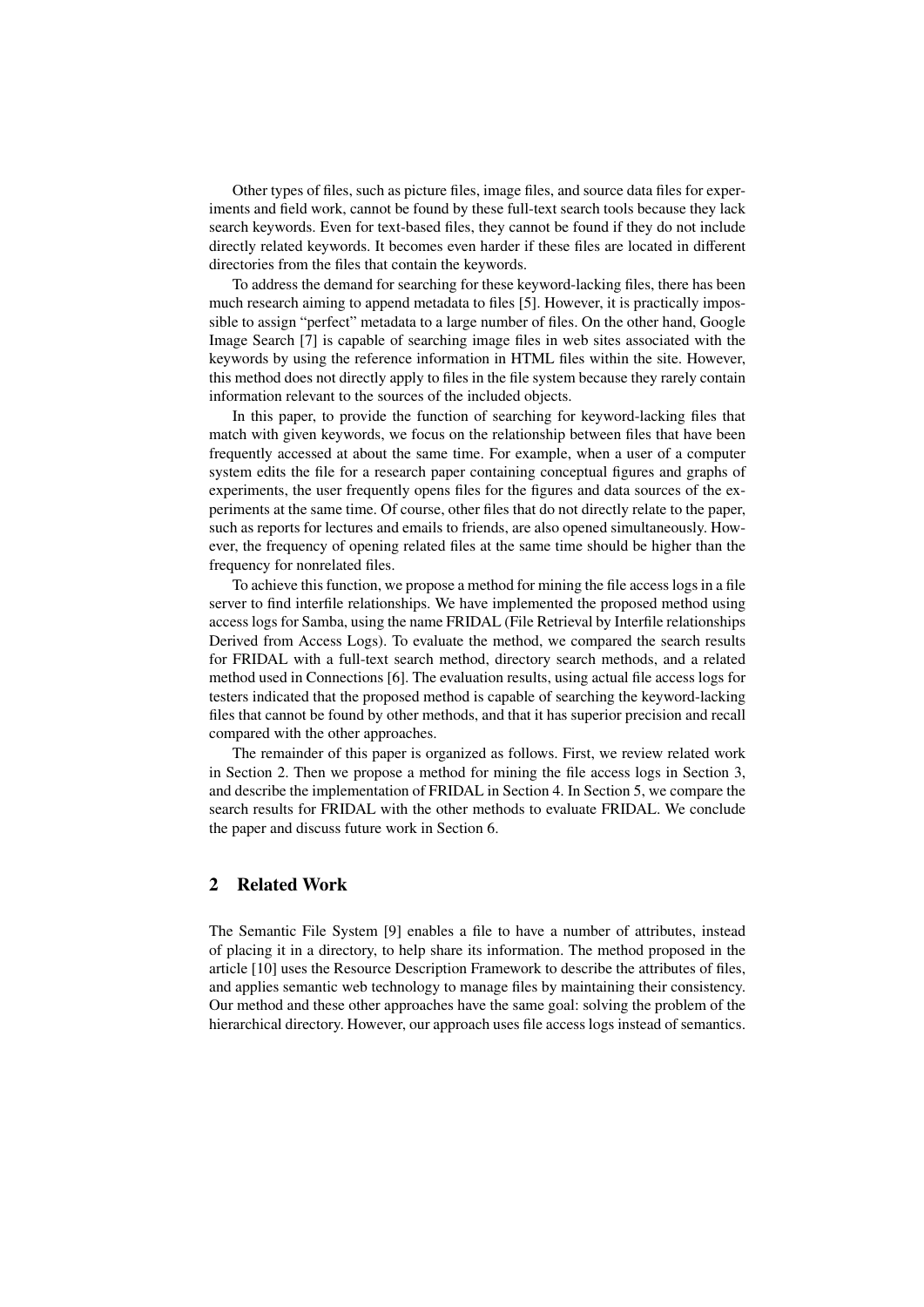In time-machine computing [8], all files are put on the desktop and gradually disappear over time. If a user inputs a date to the system, the user can see the desktop at the appointed date. The system also supports keyword searches by using an "electronic post-it" note created by the user. Their time-centric approach differs from our keyword-centric approach.

OreDesk [11] derives user-active records from OS event logs and installed plug-ins. Then it calculates user-focused degrees for web pages and files (called *Datas*) based on the active records, and also calculates relationships between *Datas*. It provides a search function for related files, given a Data name, and also provides a viewer for *Datas* and relationships. Whereas OreDesk changes the user's environment to derive the active records, our method does not change it because we use the access logs for the file server. Also, whereas OreDesk uses the *Data* name for searching, our method uses keywords. Furthermore, OreDesk takes account of the start time of *Data* only, using it to calculate the relationships, whereas our method takes account of total time, number, and separation of co-occurrences. Our method differs from OreDesk, therefore, in its ability to discriminate between relationships.

Connections [6] obtains system calls to files, such as read() and write(), and constructs a directed graph comprising the files (as its nodes) and the relationships (as its edges). Following a search request, it performs a context-based search, then searches for related files in the result of the context-based search, by tracing the directed graph. The aim of Connections is the same as that of our method. However, whereas Connections aims to derive the reference/referenced relationships via system calls, our method derives information of file usage via open-file/close-file information in access logs. It also differs in calculating the relationships of files in the search results. Since the logs of Samba are obtained without any modifications for the target system, our method is easier to be implemented than the method based on system-calls' logs. Moreover, overhead of obtaining logs in a file server is very small compared with the system calls.

We will describe the calculations of Connections because we will be comparing our method to the calculations of Connections in Section 5. In [6], various calculation methods are proposed. We will explain the most efficient of these, as reported by the authors. First, Connections makes an edge whose weight is 1 from the read file to the written file in a time window specified by the constant *TimeWindows*. If the edge already exists, its weight is incremented by 1. In the search phase, it first performs a contextbased search. Let  $w_{n_0}$  be the point of the files, as scored by the context-based search. If the file is not to be included in the result, then  $w_{n_0} = 0$ . Let  $E_m$  be the set of edges going to the node *m*, where  $e_{nm} \in E_m$  is the weight of the edge from *n* to *m* divided by the sum of the weights of the edges leaving node *n*. If *enm* <*Weight Cuto*ff, then the edge is ignored. The point of node *w<sup>n</sup>* is calculated as follows when the number of repeats is *P*.

$$
w_{m_i} = \sum_{e_{nm} \in E_m} w_{n_{(i-1)}} \cdot [\alpha \cdot e_{nm} + (1 - \alpha)] \tag{1}
$$

$$
w_n = \sum_{i=0}^P w_{n_i} \tag{2}
$$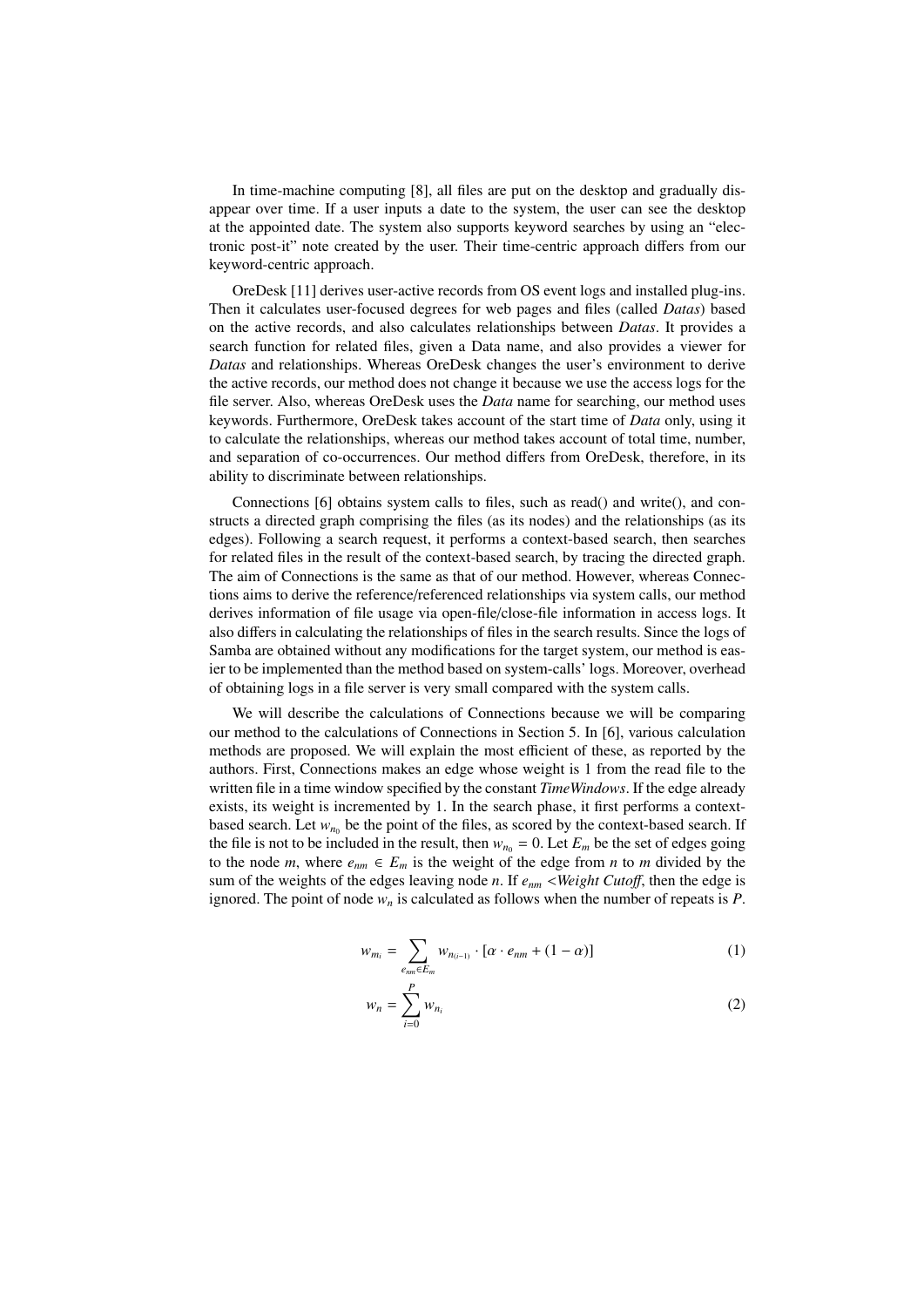

Fig. 1. Overview of the proposed method

# 3 Proposed Method

In this paper, we propose a method capable of searching keyword-lacking files using keywords, which has both a preparing and a searching phase.

- Preparing Phase: Derive information about files usage from file access logs, and calculate interfile relationships.
- Searching Phase: Obtain keywords, perform a full-text search using the keywords, calculate the point of files related to the results of the full-text search based on the relationships, and show the files ordered by point (Fig. 1).

The proposed method assumes that the files are stored in the file server, and are used on personal desktops. In this paper, we assume that the files are not copied, moved, or renamed.

#### 3.1 Preparing Phase

We focus on the relationship between files that are frequently used at the same time. When a user edits a file during a task, the user often opens related files to refer to or to edit. In this case, the same files are used frequently every time the task is performed. Therefore, we suppose that files that are frequently used at the same time are related.

In our research, to identify such files, we derive information about file usage from file access logs.

Derive Approximate File Use Duration First, we obtain the "open-file" and "closefile" for all files for all users from the file access logs for a file server. Next, we define the File Use Duration "FUD" as the time between open-file and close-file. If a close-file is not recorded, we remove the corresponding open-file. For access logs in Samba, there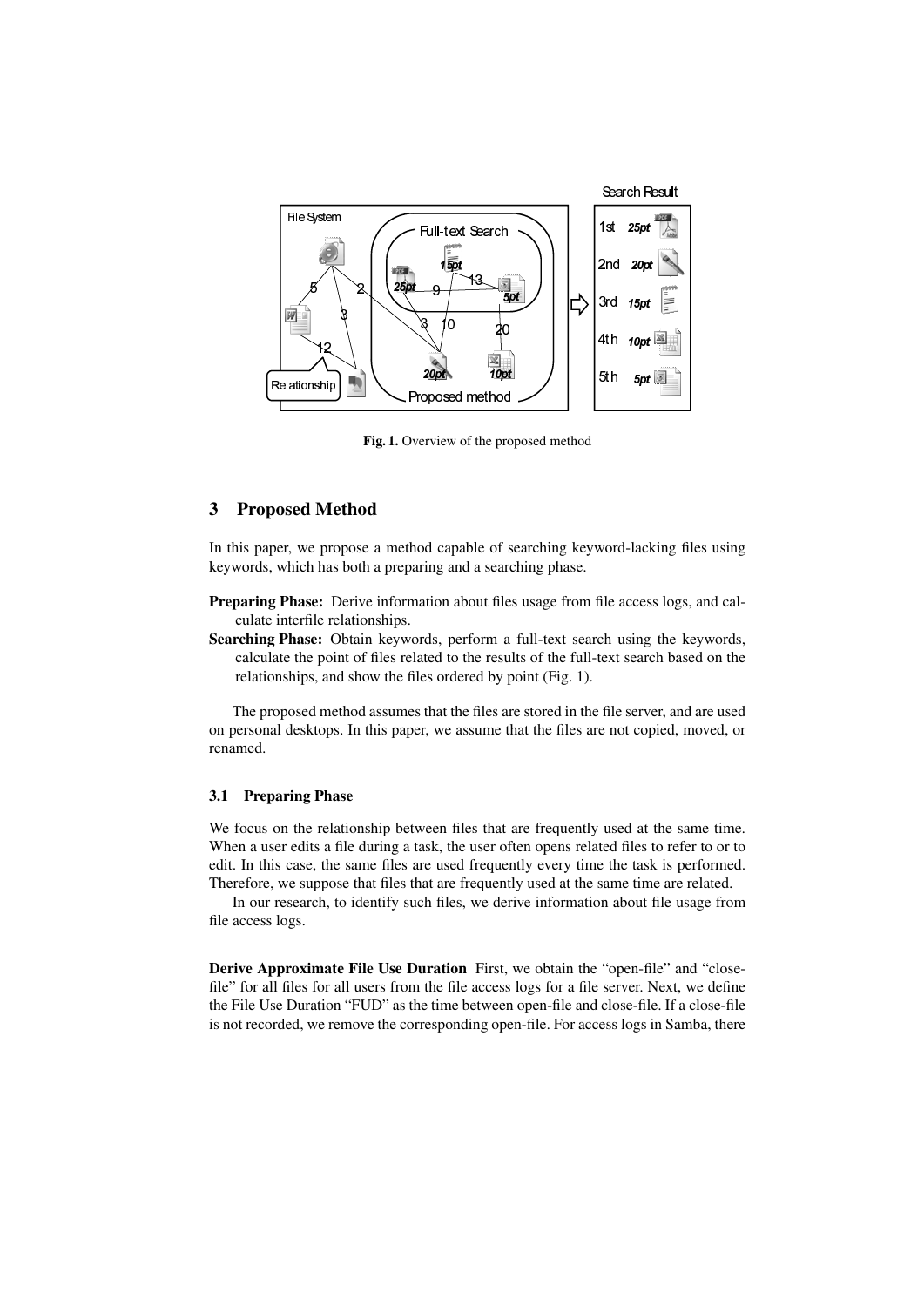

Fig. 2. Derive approximate file use duration

are two problems that mean that the actual duration of file use differs from the FUD. We propose a method for solving these problems to obtain an Approximate File Use Duration "AFUD", as shown in Fig2). Finally, we filter out any AFUD that has a time span less than  $T_f$ .

We now describe the two access log problems and how to solve them.

Problem A: A user sometimes leaves his or her seat with files open.

**Problem B:** There are two types of applications. One application locks a file when it opens file, whereas the other copies it to memory and does not lock it. The latter type causes a difference between the FUD and the actual duration.

To solve these problems, we prepare the following two pieces of information by analyzing the access logs.

- Active Time List: This list comprises information about the existence of logs in all time windows  $T_w$ . "Logs exist" means a user was active at that time.
- File Type List: This is a list of file types whose average FUD is less than *T<sup>l</sup>* . An item in this list is possibly used by an application that unlocks files.

For Problem A, we mask the FUD with the Active Time List. Then, if the span of active time is greater than *T<sup>s</sup>* , we delete the corresponding FUD, as shown in Fig. 3, because we think the user forgot to close the file and went home. For Problem B, for the file types in the File Type List, we extend the FUD from the first FUD to the last FUD for each item in the Active Time List, as shown in Fig. 4, because we think the first FUD is "open" and the last FUD is "save and close".

Calculate Interfile Relationships We assume that strongly related files are used at the same time when executing the same task. We calculate the interfile relationships by the AFUDs described in the previous section. To achieve this, we introduce four "relationship elements", where the term "CO" (meaning co-occurrence) is defined as the overlap of two AFUDs.

*T* : Total time of COs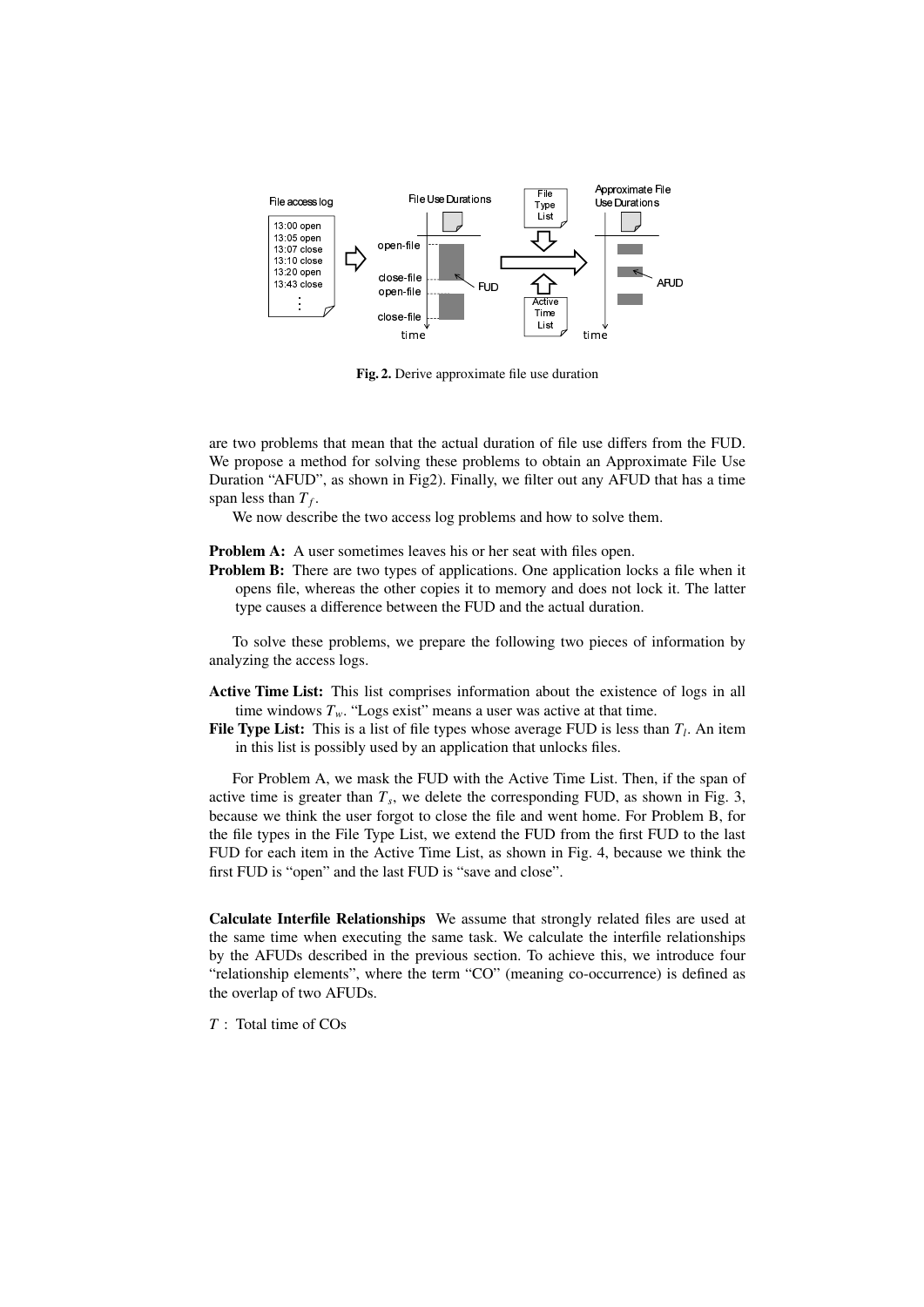

Fig. 3. Managing Problem A

Fig. 4. Managing Problem B

- *C* : Number of COs
- *D* : Total time of the time span between COs
- *P* : Similarity of the timings of the open-file operations

By using these four relationship elements and four parameters,  $\alpha$ ,  $\beta$ ,  $\gamma$ , and  $\delta$ , we define the interfile relationship *R* as follows.

$$
R = T^{\alpha} \cdot C^{\beta} \cdot D^{\gamma} \cdot P^{\delta} \tag{3}
$$

We now describe how to calculate relationship elements, by reference to Fig. 5. Let {*z*<sub>1</sub>,*z*<sub>2</sub>, ⋅ ⋅ · , *z*<sub>*n*</sub>} be *n* COs of two files, let {*t*<sub>1</sub>,*t*<sub>2</sub>, ⋅ ⋅ · , *t*<sub>*n*</sub>} be their times, let {*d*<sub>12</sub>, *d*<sub>23</sub>, ⋅ ⋅ · , *d*<sub>(*n*−1)*n*</sub>} be the time spans between each CO, and let  $\{p_1, p_2, \dots, p_n\}$  be the difference in the start time of two AFUDs. Each relationship element is calculated as follows.

$$
T = \sum_{i=1}^{n} t_i
$$
  
\n
$$
D = \begin{cases} 1 & n = 0 \\ \sum_{i=1}^{n-1} d_{i(i+1)} & otherwise \end{cases}
$$
  
\n
$$
C = n
$$
  
\n
$$
P = \begin{cases} 1 & \forall i \ p_i = 0 \\ (\sum_{i=1}^{n} p_i)^{-1} & otherwise \end{cases}
$$

## 3.2 Searching Phase

In the searching phase, we first run the full-text search using the input keywords. Then we score the file point by using the TF–IDF (Term Frequency–Inverse Document Frequency) and interfile relationships for all files related to the files found in the full-text search.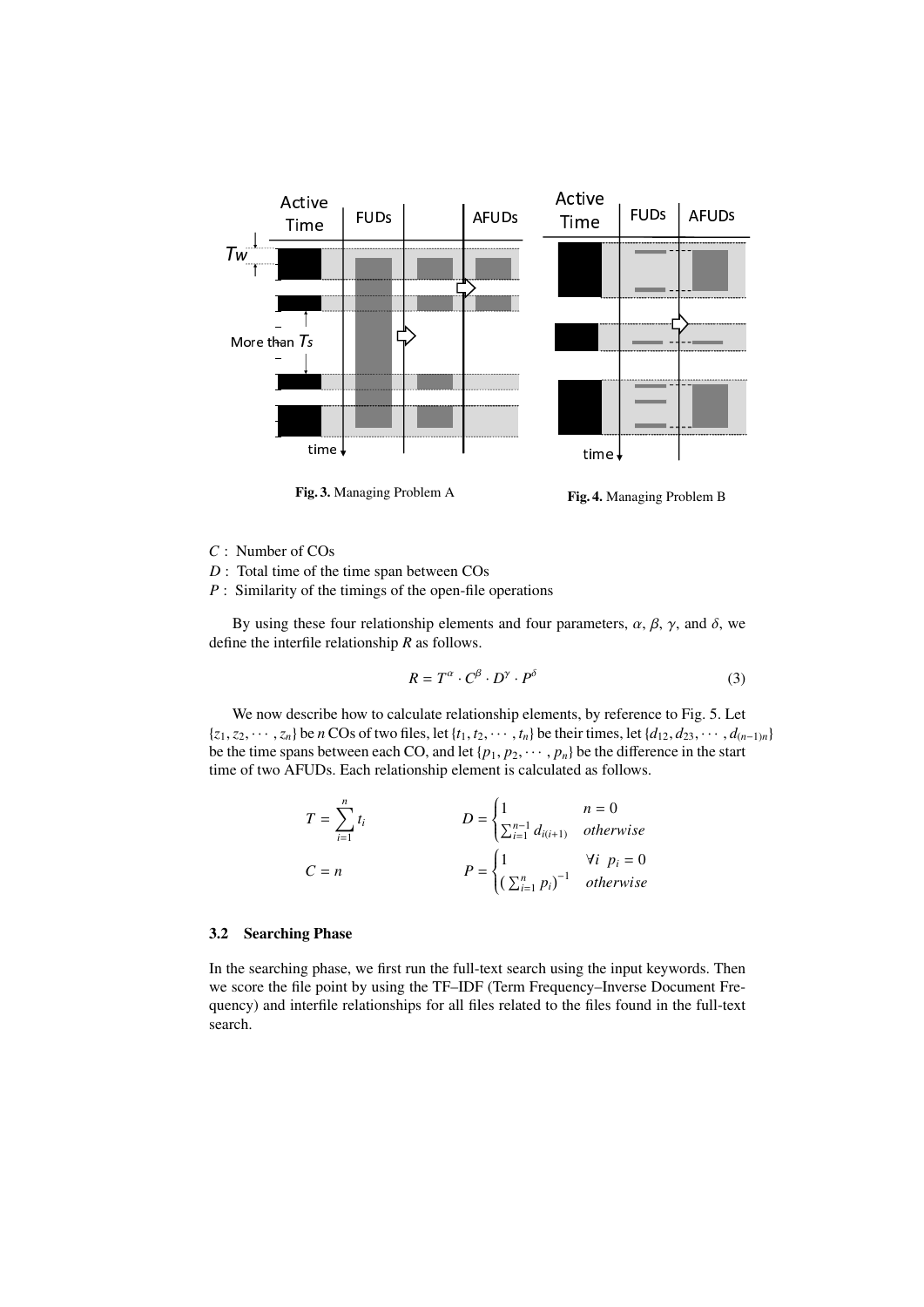

Fig. 5. The values used in the calculation of relationship elements

The file point is calculated as a high value when the file has a strong relationship with a high TF–IDF file. Let *U* be the set of all files, and let  $R(f_i, f_j)$  be the interfile relationship between file *f<sup>i</sup>* and file *f<sup>j</sup>* .

For the case of a single input keyword, we run a full-text search using the keyword *k*. Let  $F(k)$  be the resulting set of files. Then, for each file  $f \in F(k)$ , we calculate the TF–IDF  $S_T(f, k)$  of f using k. Note that the TF–IDF is zero if a file is not in the full-text search result. Next, we normalize  $R(f_i, f_j)$  to  $\hat{R}(f_i, f_j, k)$  under keyword *k* as follows.

$$
\hat{R}(f_i, f_j, k) = \frac{\log[R(f_i, f_j)]}{\log[\max_{f \in F(k)} \{R(f, f')\}]}
$$
(4)

In this normalization, the highest possible relationship degree becomes 1. Then the added point  $S_R(f_i, f_j, k)$  to file  $f_i$ , based on the relationship with  $f_j$ , is calculated as follows.

$$
S_R(f_i, f_j, k) = \hat{R}(f_i, f_j, k) \cdot S_T(f_j, k)
$$
\n
$$
(5)
$$

Finally, the point  $S(f_i, k)$  of file  $f_i$  is calculated as follows.

$$
S(f_i, k) = S_T(f_i, k) + \sum_{f \in F(k)} S_R(f_i, f, k)
$$
 (6)

We can explain this by using a concrete example. Refer to the left-hand side of Fig. 6. After searching using the keyword  $k$ ,  $f_1$ ,  $f_2$ ,  $f_4$  are found to include the keyword. The TF–IDFs for these files are  $S_T(f_1, k) = 10$ ,  $S_T(f_2, k) = 20$ ,  $S_T(f_3, k) = 0$ , and *S*  $_T(f_4, k) = 30$ . The normalized relationships are  $\hat{R}(f_1, f_2, k) = 0.5$ ,  $\hat{R}(f_2, f_3, k) = 0.75$ , and  $\hat{R}(f_3, f_4, k) = 1$ . We calculate the point  $S(f_3, k)$  of file  $f_3$  as follows. Refer to the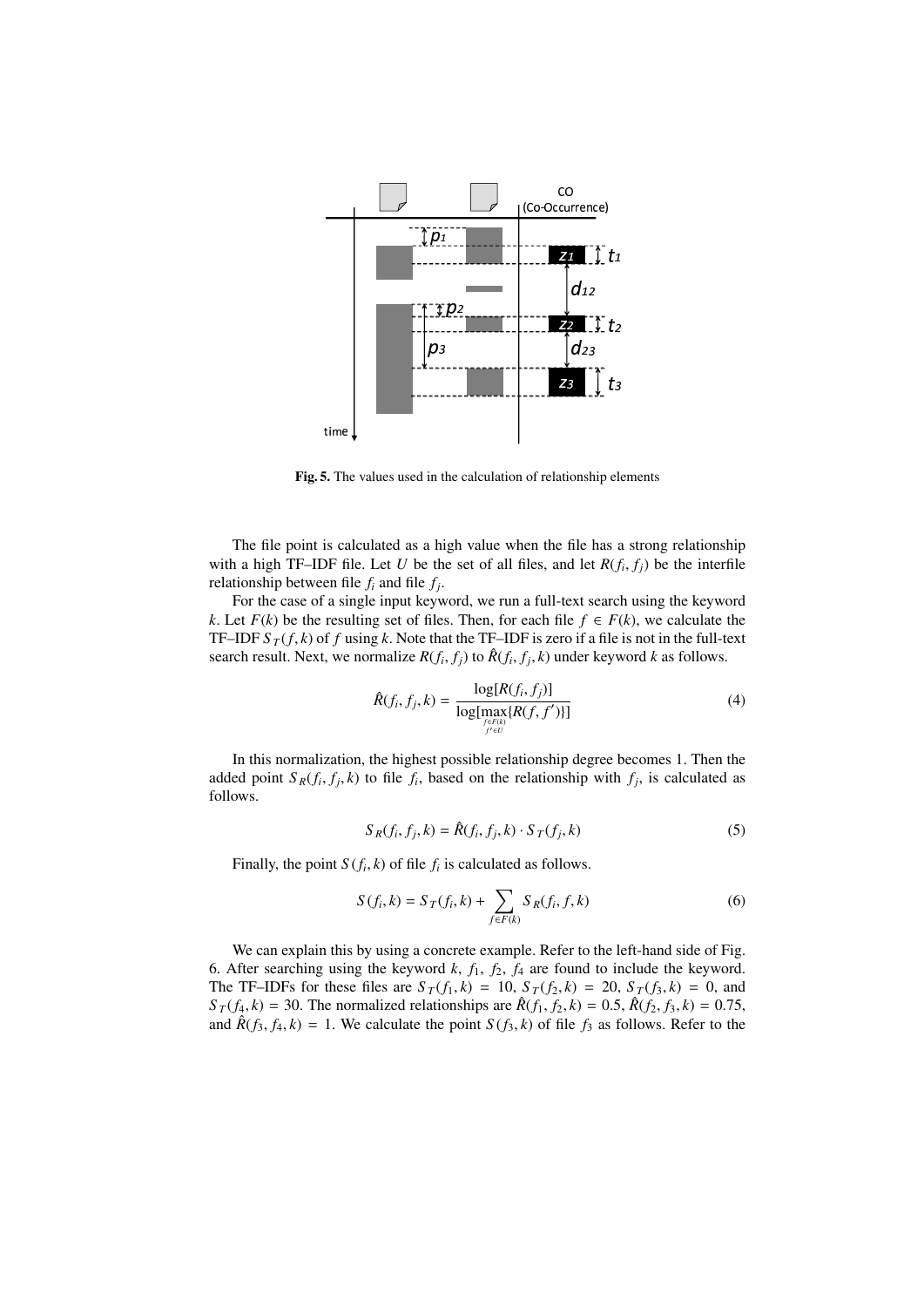

Fig. 6. Calculation of the point of files

right-hand side of Fig. 6. The added point  $S_R(f_3, f_2, k)$ , based on the relationship with *f*<sub>2</sub>, is  $\hat{R}(f_3, f_2, k) \cdot S_T(f_2, k) = 20 \cdot 0.75 = 15$ . The added point  $S_R(f_3, f_4, k)$ , based on the relationship with  $f_4$ , is  $\hat{R}(f_3, f_4, k) \cdot S_T(f_4, k) = 30 \cdot 1 = 30$ . Therefore,  $S(f_3, k) = 45$ , namely the sum of the TF–IDF and both added point components.

For cases involving multiple keywords, the point is calculated as a sum of the point based on each keyword. If *K* is a set of keywords, the point  $S(f_i, K)$  of file  $f_i$  is calculated as follows.

$$
S(f_i, K) = \sum_{k \in K} S(f_i, k)
$$
\n(7)

## 4 Implementation

We implemented the proposed method as an experimental system called FRIDAL.

Figure 7 shows the architecture of FRIDAL. FRIDAL comprises four components, namely the Web UI, the RDBMS, the Full-text search engine, and the Controller. The Controller implements two main functions of our proposed method. First, it mines the interfile relationships from the access logs of Samba, which is widely used as a CIFS (Common Internet File Services) file server. Second, it performs the file point calculations by using interfile relationships and a full-text search engine.

In an initial setup, administrators provide the access log files of Samba, and FRIDAL starts the mining process with the logs as described in Section 3 and stores relationships to the RDB. When a user retrieves files with FRIDAL, the user first supplies the keywords via the Web UI. The Controller passes the keywords to Hyper Estraier to obtain the results of a full-text search. Next, the Controller searches related files with interfile relationships from the RDB and calculates the file points. Finally, the Controller returns the list of files to the user via the Web UI. The results comprise the point, the file path, and basis of the point, such as the TF–IDF or the added points.

We implemented FRIDAL as a web application written in Java. We used Tomcat 5.5.9 as the web application container, Oracle Database 10g as the RDBMS and Hyper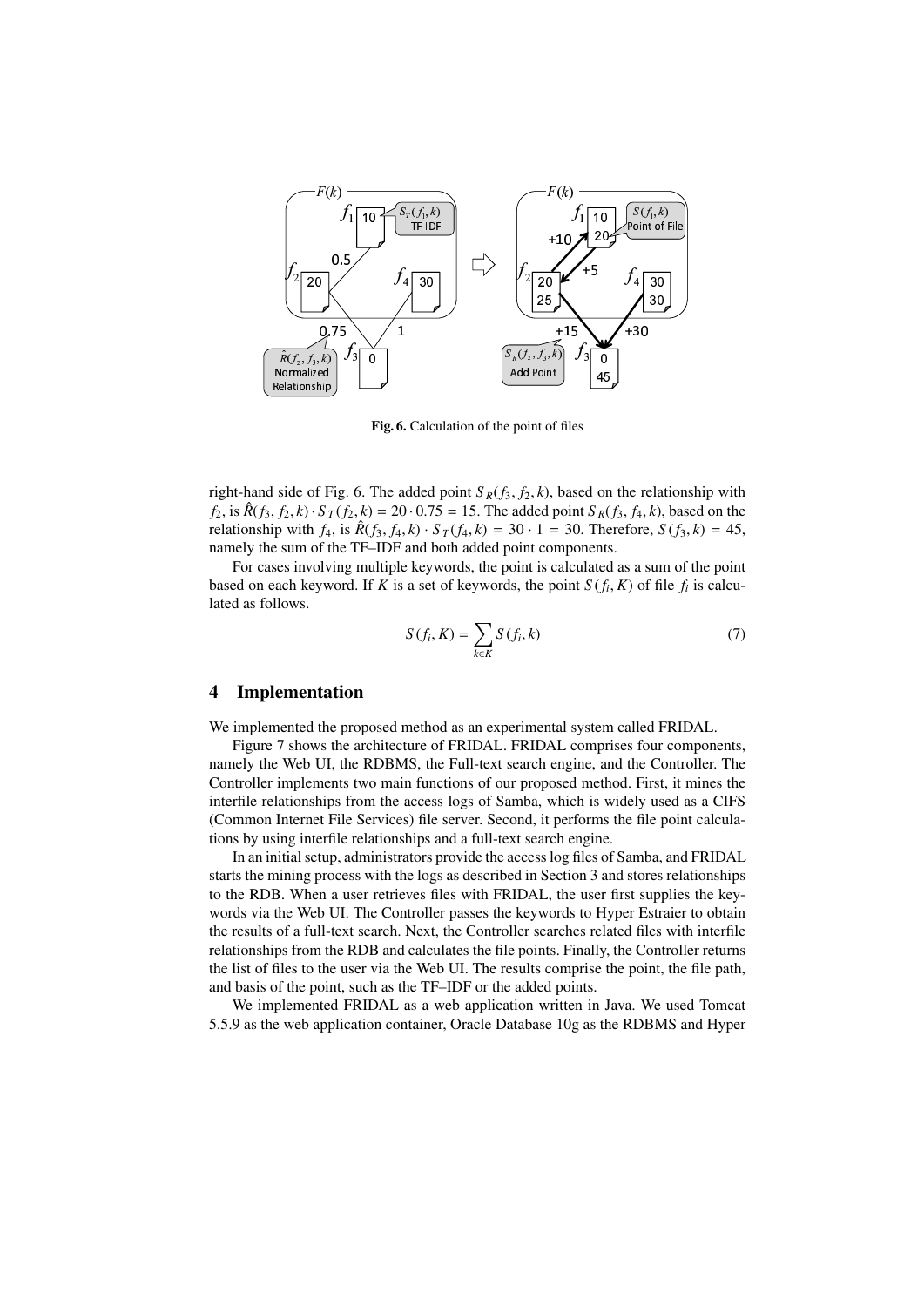

Fig. 7. The architecture and behavior of FRIDAL

Estraier 1.4.13[4] as the Full-text search engine. Since Hyper Estraier uses an N-gram index, we can avoid Japanese language morphological analysis problems, and obtain a perfect recall ratio by the N-gram method.

FRIDAL derives the file usage information from the access logs of Samba 2.2.3a, configured at debug level 2. Because we adopted Samba as the file system access logger, we can install FRIDAL with only slight modifications to the existing environment. In addition, we can use historic access log files even before installation, because we adopt the default format for Samba.

## 5 Evaluation

We evaluated FRIDAL in two different experiments. In Experiment 1, we investigate FRIDAL's ability to find keyword-lacking files. In Experiment 2, we compare FRIDAL to other search methods with respect to precision and recall.

#### 5.1 Experimental Environment

We use access logs recording the file access of three testers, A, B, and C. Table 1 shows information about the logs, number of files appearing in the logs, and the client OS for each tester. The file extensions targeted for analysis are bib, doc, docx, gif, htm, html, jpg, mpg, mpeg, ppt, pptx, pdf, txt, tex, xls, and xlsx. The constants described in Section 3.1 are  $T_f = 1[m]$ ,  $T_w = 30[m]$ ,  $T_s = 5[h]$ ,  $T_l = 10[s]$ . We specify the parameters  $(\alpha, \beta, \gamma, \delta) = (1, 1, 0.5, 0.5)$ , used in Equation (3), by performing a preparatory experiment.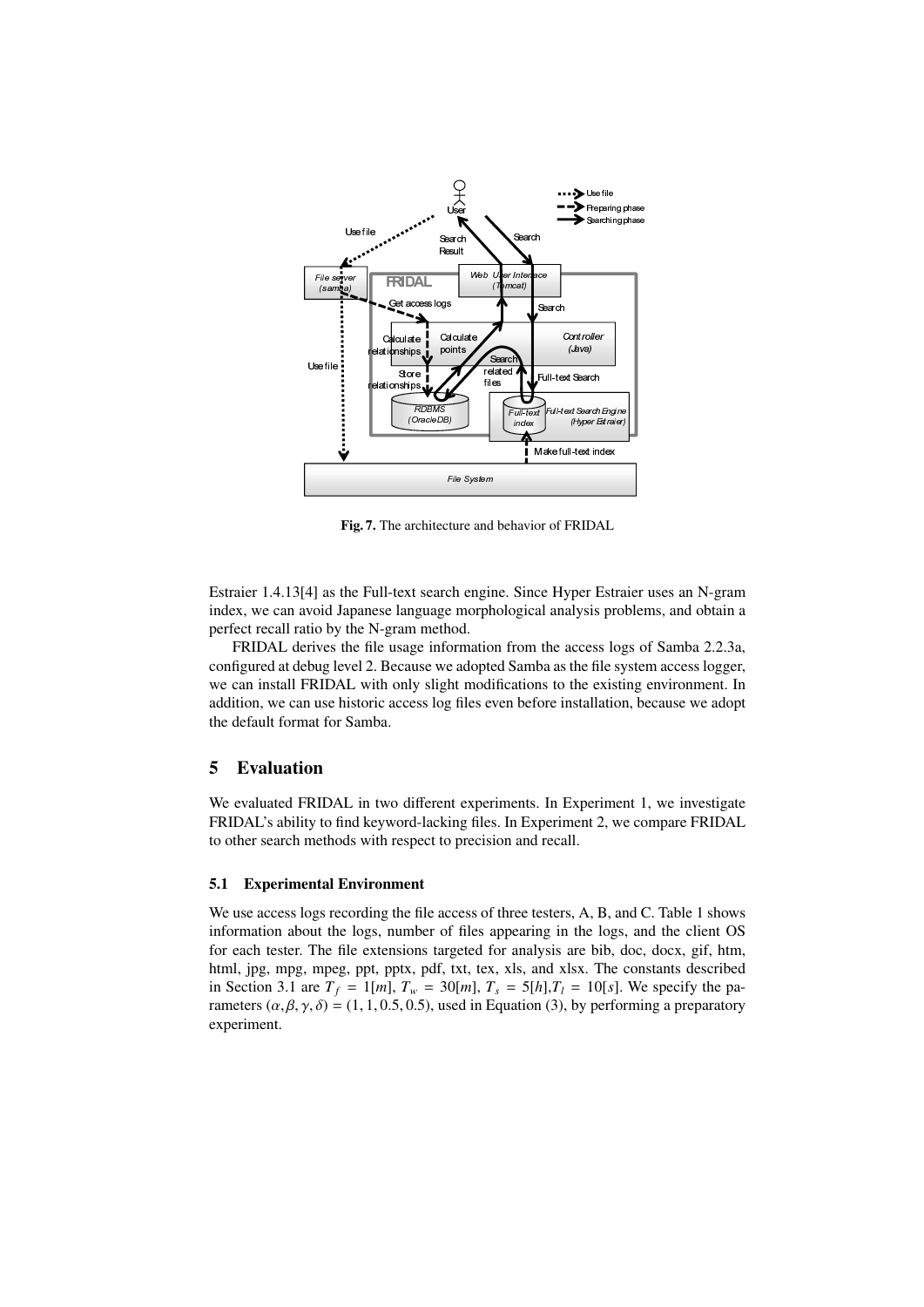#### Table 1. Information about the testers

|           | Start date of recording End date of recording #Log files   Total log lines   #Files   #Relationships   Client OS |            |     |         |      |                    |
|-----------|------------------------------------------------------------------------------------------------------------------|------------|-----|---------|------|--------------------|
| Tester A  | 2007/01/22                                                                                                       | 2007/12/07 | 49' | 4873703 | 1100 | 17472 Windows XP   |
| Tester B  | 2007/01/22                                                                                                       | 2007/12/07 | 53  | 4323090 | 713  | 5692 Windows XP    |
| 'Tester C | 2007/01/18                                                                                                       | 2007/12/07 | 71  | 7863206 | 7931 | 5236 Windows Vista |

Table 2. The search requests used in Experiment 1

| Search request Desired file |                                                          |
|-----------------------------|----------------------------------------------------------|
| $\mathcal{Q}_1$             | The paper of tester A                                    |
| $\mathcal{Q}_2$             | The source of the image files in the paper of tester A   |
| Q3                          | The eight data files for the paper of tester A           |
| $Q_4$                       | The paper of tester C                                    |
| Q,                          | The source of the image files in the paper of tester $C$ |
| IJκ                         | The data file for the paper of tester C                  |

### 5.2 Experiment 1

Experimental Method In this experiment, we have a tester find specific files in another user's home directory. We examine the number of times a query is input and files are checked when using either FRIDAL or Full-text search. Here, "query" means keywords plus a file extension to narrow down the search. For search requests, we take account of the fact that the testers are students and use the six requests listed in Table 2.

Experimental Results Table 3 gives the experimental results when using the requests in Table 2. In Table 3, "#Queries" means the number of times the query was made, "#Check files" means the number of the files checked until the tester either finds the file or gives up the search, and "Can find" means that if the tester can find the file then "T" is marked, otherwise "F" is marked. If there are multiple relevant files, the ratio of the number of found files to all files is given.

Discussion In Table 3, for *Q*2, *Q*3, and *Q*5, Full-text search cannot find the files at all, whereas FRIDAL can. With this result, we can confirm that FRIDAL can find keywordlacking files.

For *Q*1, *Q*4, *Q*6, whereas both methods can find the file, the numbers of Queries and Check files of FRIDAL are less than those of Full-text search. Therefore, it is apparent that FRIDAL can search more efficiently than Full-text search in the case of searching data related to a paper. Note that, in  $Q_6$  the tester found the data file by using Full-text search. This was because the data file included the keyword accidentally.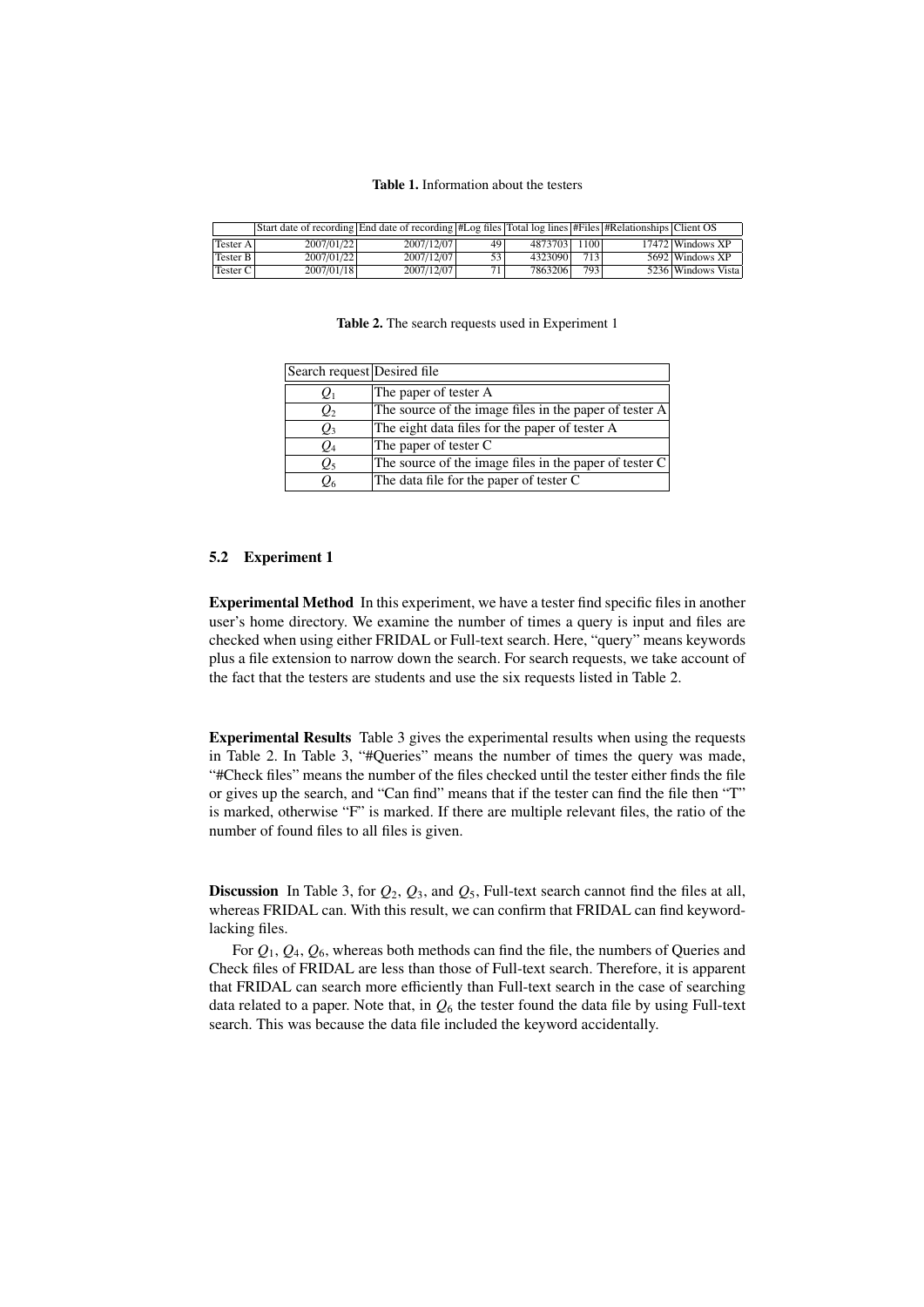#### Table 3. The cost to search

|                                                                              | <b>FRIDAL</b> |   |  | Full-text search |    |  |
|------------------------------------------------------------------------------|---------------|---|--|------------------|----|--|
| Search request #Queries #Check files Can find #Queries #Check files Can find |               |   |  |                  |    |  |
|                                                                              |               |   |  |                  | ᠇᠇ |  |
| $\mathcal{Q}_2$                                                              |               |   |  |                  | F  |  |
| ŽЗ                                                                           |               |   |  |                  |    |  |
| Ų4                                                                           |               |   |  |                  |    |  |
| Ų5                                                                           |               | Ē |  |                  |    |  |
|                                                                              |               |   |  |                  |    |  |

#### 5.3 Experiment 2

Experimental Method First, we prepared relevant sets by selecting files related to keywords from all files in the target file system by testers. Table 4 shows the keywords actually used. Next, we retrieved by those keywords with following four methods.

- FRIDAL
- Full-text search
- Directory search
- Connections calculation

Then we calculate the averaged 11-points precision of the search results, and also calculate the precision and recall of the top 20 of the results. If the averaged 11-points precision is high at one recall, the search result is good because the result will include few mismatched files at that recall.

Directory search is a method that searches the directory that includes the full-text search result. We suppose this method is the usual action by users when files cannot be found by a full-text search. The results for directory search are ordered as: the 1st rank of the full-text search, all files in the same directory as the 1st rank of the full-text search, the 2nd rank of the full-text search, all files in the same directory as the 2nd rank of the full-text search (except for files already counted), and lower ranks similarly.

Connections calculation is a method that uses the calculation method of Connections[6], introduced in Section 2. However because we cannot obtain the actual file system calls, we use the read/write attribute for file access in the access logs instead of read()/write(). The constant parameters in Equations (1) and (2) are set to *Time Window*=30[s],  $P = 2$ ,  $\alpha = 0.25$ , and *Weight Cutoff*=0.1[%], which are the optimal parameter values reported in [6].

Experimental Results Fig. 8 is the averaged 11-points precision/recall graph of the results for six keywords and Fig. 9 is the 11-points precision/recall graph of the results without the full-text search results. The precision at recall  $= 0$  is the precision at the point when the first relevant file is found. Table 5 is the average of the precision and recall of the top 20 of the search results.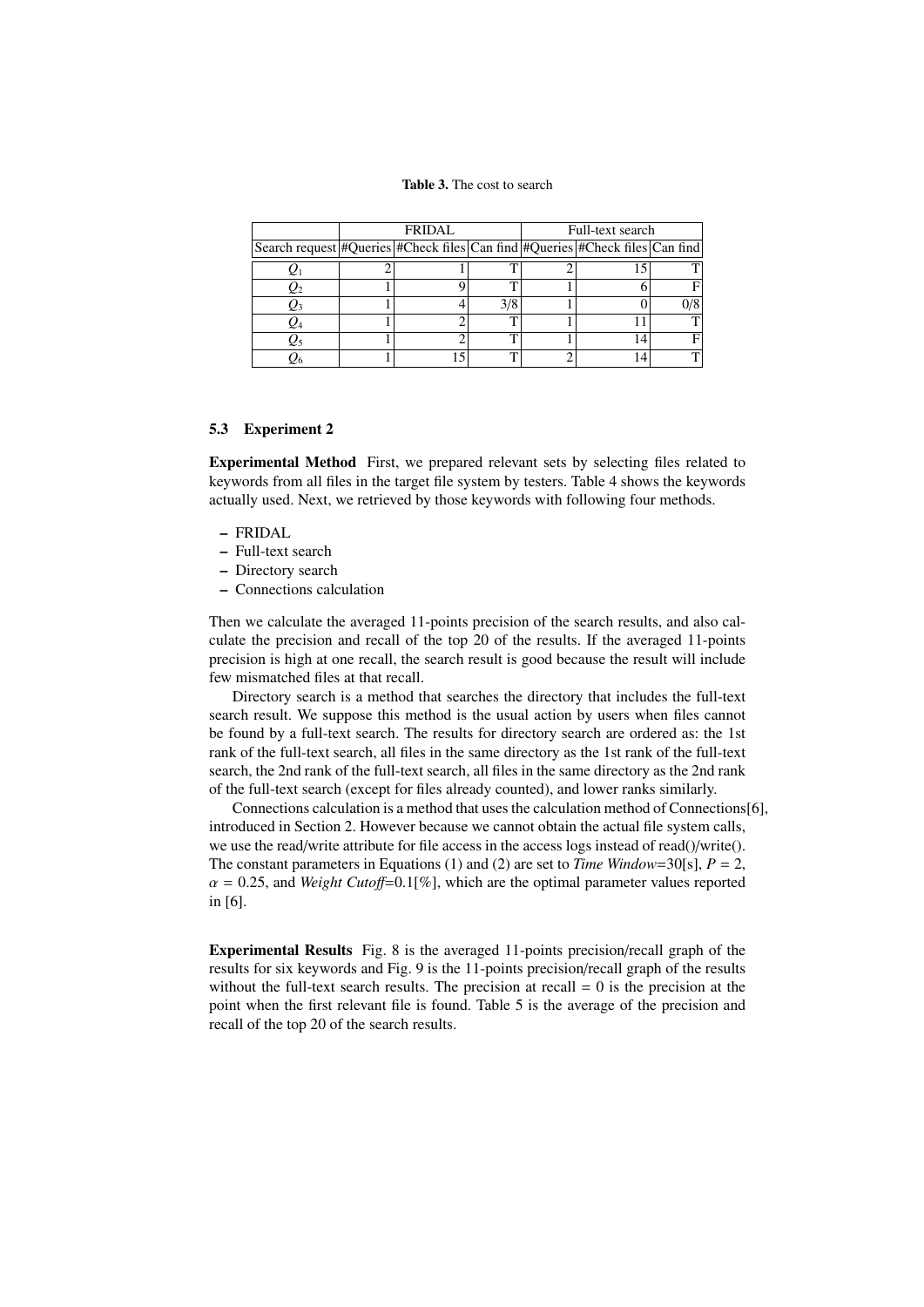| Keywords                       | Relevant files                                                   | #Relevant files |
|--------------------------------|------------------------------------------------------------------|-----------------|
| "Revocation"                   | for Encrypted The files related to the paper written by tester A | 203             |
| Data Stored with Replica"      |                                                                  |                 |
| "DO-VLEI"                      | The files related to the proposed method named "DO-              | 206             |
|                                | VLEI" of tester B                                                |                 |
| "DO-VLEI" and "adss"           | The files related to the proposed method named "DO-              | 106             |
|                                | VLEI" of tester B, to the conference "ADSS2007"                  |                 |
| "patent"                       | The files related to the patent of tester C                      | 48              |
| "Letters"                      | The files related to paper published in "DBSJ Letters"           | 54              |
|                                | of tester C                                                      |                 |
| "access log" and "file search" | The files related to the research of tester C                    | 75              |

Table 4. Evaluated query keywords and Relevant files for Experiment 2



Fig. 8. The averaged 11-points precision/recall curve of the results

Discussion The precision of FRIDAL is higher than the other methods at low recalls, as shown in Fig. 8 and Fig. 9, and the recall and precision are also better, as seen from Table 5. These result show that FRIDAL can retrieve more relevant files than the others in the high orders of the results, and so we can find the desired files efficiently by using FRIDAL.

We discuss these results in detail in the following.

In Fig. 8, the precision of FRIDAL is slightly lower than for Directory search and Connection calculation at high recalls. Therefore, the results for FRIDAL include fewer relevant files in the low orders of the results. However, because the results of Directory search and Connections calculation include vast numbers of files, the user cannot check the files in the lower orders of the results. Thus, the utility of FRIDAL becomes apparent because the results for FRIDAL include more relevant files in the higher orders.

In Fig. 8, the reason why the precision of Director search, at 0.4, is much higher than that of FRIDAL is that the precision of Director search is higher than FRIDAL on one keyword. We investigated this, and found that files in the relevant set corresponding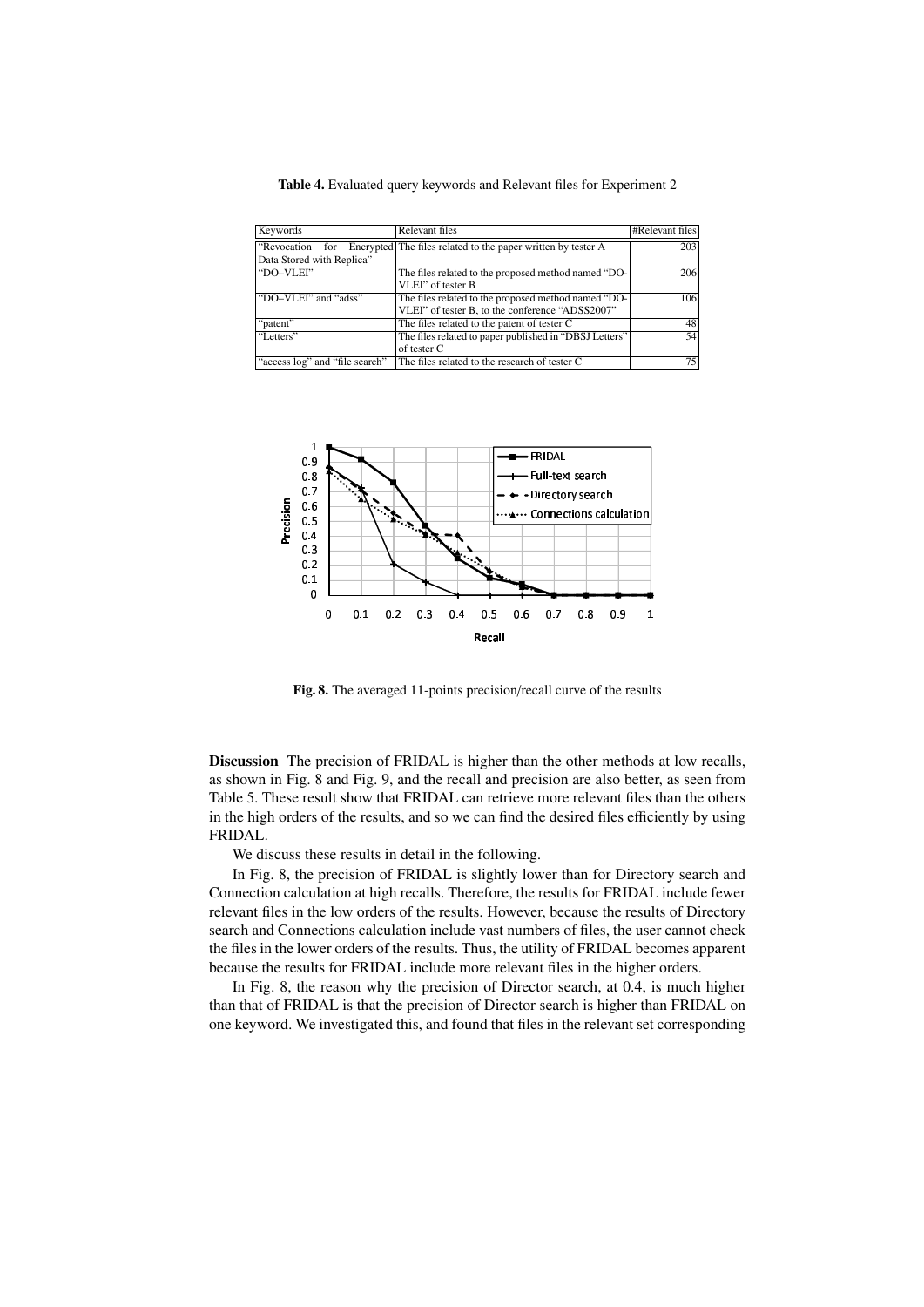

Fig. 9. The averaged 11-point precision/recall curve of the results without full-text search results

Table 5. The averaged precision and recall of the top 20

|                         | Ave. precision Ave. recall |      |
|-------------------------|----------------------------|------|
| <b>FRIDAL</b>           | 0.72                       | 0.16 |
| Full-text search        | 0.62                       | 0.12 |
| Directory search        | 0.62                       | 0.13 |
| Connections calculation | 0.48                       | 0.10 |

to the keyword are organized in just one directory. For organized files, searching with FRIDAL is less efficient than Directory search. Since we can predict that there are such partially organized files, we will improve FRIDAL to prepare for such cases in future work.

There are two causes for the values of Connections being lower. First, whereas Connections calculates the point of a file based on the number of reading/writing actions for the file, it does not take any account of the duration of file use. Second, it makes a directed edge from the read file to the written file, and calculates file point based on the graph. The directed edges cannot express interfile relationships adequately, because reading/writing files is not related to the reference/referenced file but based on the application that uses the file. However, in this experiment, we use the read/write attributes of Samba instead of the system calls that Connections actually uses. Therefore, it is not an accurate comparison.

In Table 5, all recalls are of low value because there are many relevant files which we cannot find relationship between files include keywords. As shown in Table 4, there are some correct sets that include more than 200 files. However, the number of searched files is 20. One of the reasons why we cannot find relationship is that a LaTeX file of a paper were divided into sub LaTeX files and each files had several renamed-variant for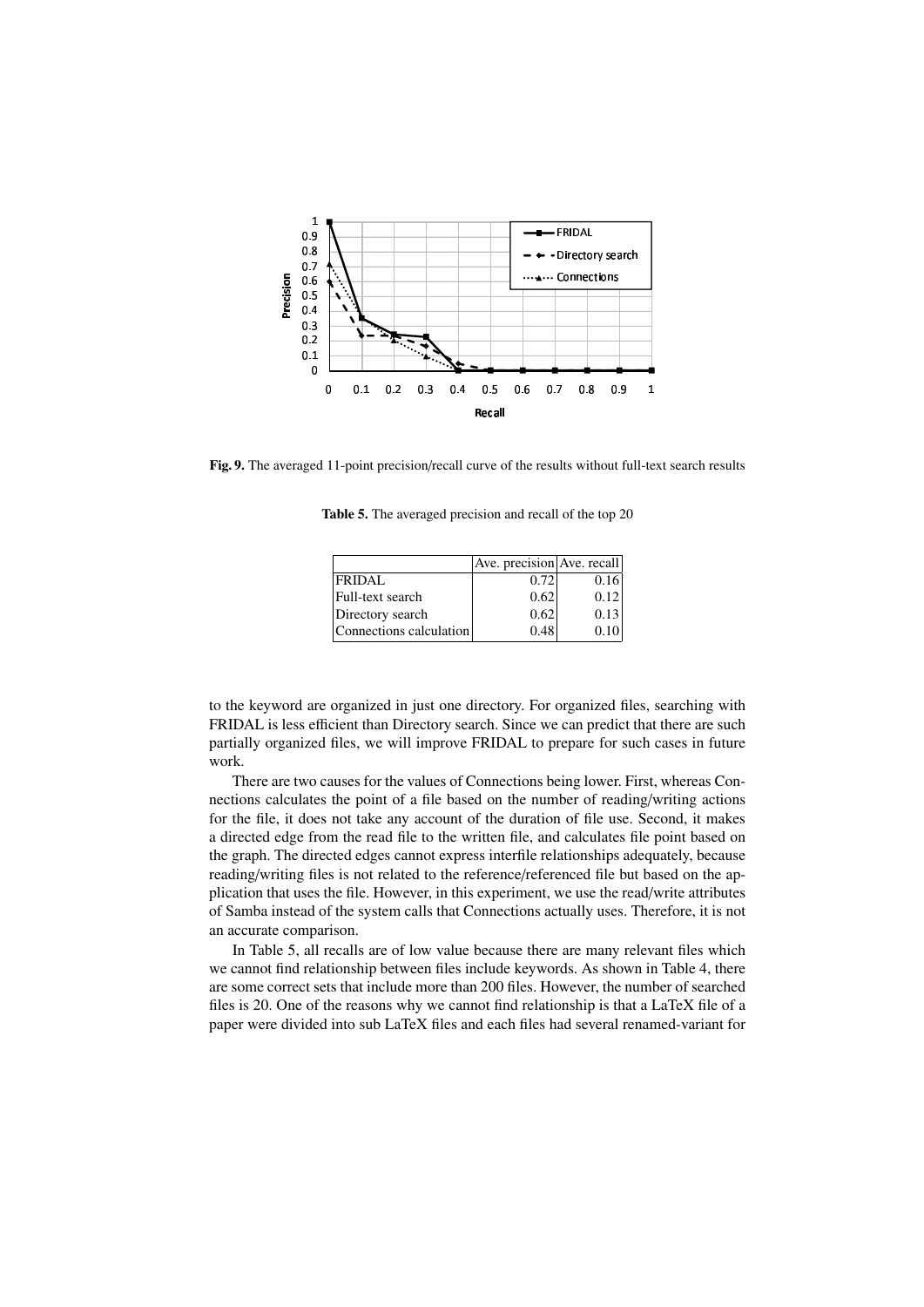version control. Since our method can not deal with file copy and rename, we cannot treat access to these file as file access to the same file. To track file system changing, such as file copy, rename, move, is an issue in the future.

Fig. 9 shows how many keyword-lacking files, which Full-text search cannot find, can be found by three methods. In these results, the precision of FRIDAL is also higher than the others. Therefore, we conclude we will be able to find keyword-lacking files efficiently by using FRIDAL.

## 6 Conclusion and Future Work

Traditional full-text searches cannot search keyword-lacking files, even if the files are related to the keywords. In this paper, we have proposed a method for searching keywordlacking files, and we have described a system, FRIDAL, that implements our method. FRIDAL requires no modification in target systems, and has very small overhead to obtain the information of interfile relationships. In addition, we have performed experiments to evaluate FRIDAL via testers' answers. As a result, FRIDAL was found to be capable of searching for keyword-lacking files, with FRIDAL searching more efficiently than a full-text search. In addition, the 11-points precision and the recall/precision of the top 20 of FRIDAL's results were higher than those of the other methods.

In future work, we are considering the following four points. The first is to improve FRIDAL to be able to deal with the copying, moving, and renaming of files. Because there are files whose paths are recorded in the access logs but that do not exist in the file system, it is necessary to deal with the copying, moving, and renaming of files, by, for example, obtaining system calls to files. The second point concerns the various experiments. Because the experimental target involved the access logs of students, we only evaluated search requests such as those in Table 2. We should perform experiments using a wider variety of access logs. The third point is to improve the calculation of the interfile relationships. Although one relationship is a reference relationship, we did not take account of the direction of the relationship. Therefore, we should formulate the reference relationship by deriving the direction of the relationship from the access logs. The fourth point is to improve the method of displaying the search results. Currently, FRIDAL displays the files ordered by file point on a line. However, there are cases where the user would like a graphic structure comprising files and relationships. Therefore, we should consider ways of displaying the search result for all search requests.

### Acknowledgment

Part of this research was supported by CREST of JST (Japan Science and Technology Agency), a Grant-in-Aid for Scientific Research on Priority Areas from MEXT of the Japanese Government (#19024028), and the 21*st* Century COE Program Framework for Systematization and Application of Large-Scale Knowledge Resources.

## References

[1] B.Hayes: Terabyte territory. American Scientist,90(3):212-216, 2002.